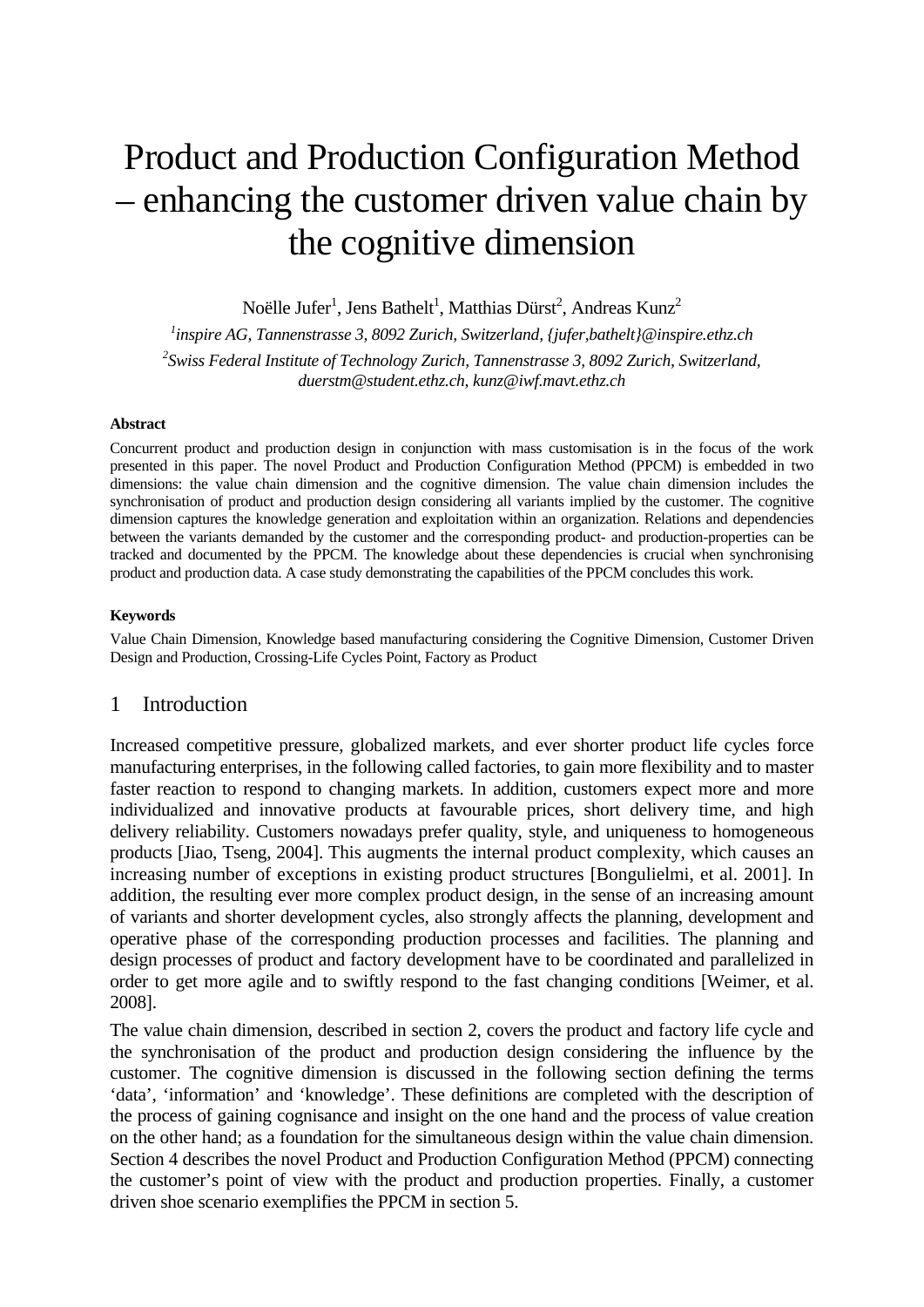# 2 Value Chain Dimension

The new and innovative industrial paradigm 'Factory as Product' supports the fusion of a factory and its products within a unique and integrated scope by regarding the factory as a new and complex type of product [Jovane, et al. 2008]. One of the envisioned benefits of this approach is represented by the advantage of applying the life cycle paradigm to the factory. The life cycle approach helps reducing the required resources and improving the technical and social performance in various stages of a factory's and product's life. By implementing the life cycle management capability, considerable benefits such as faster time to market, lower cost, reduction of rework and rejection dates, and a higher reuse of components and technologies are achieved [Aldinger, et al. 2006].

In addition, the 'Factory as Product' paradigm implies the usage of methods and tools from product design in the new field of production, in which there is a lack of methods and tools. Thus, proven methods and tools are adapted to this new application field, focusing in particular on synchronising product and production, as well as on integrating the customers' requirements more closely. This includes both design and redesign of products and factories. Figure 1 shows the life cycles of the factory and of the products to be produced.



Figure 1: Crossing-Life Cycles Point, based on [Pedrazzoli, et al. 2007]

The central part of Figure 1 is the overlap of factory operation and maintenance and the manufacturing of products in the so-called production phase. This overlap represents the critical point, called 'Crossing-Life Cycles Point'. Here, digital products and factories become reality. The real product is built in the real factory. In this phase, the production processes are implemented by using the most suitable technologies. Then, all the engineering activities and efforts performed so far will be proved and verified [Pedrazzoli, et al. 2007].

Within the life cycle stages prior to the intersection point, i.e. the planning-, design- and realization stages, the product as well as the factory exist only digitally. This particular form of existence allows realizing adaptations and modifications much easier and faster compared to all stages after the intersection point, at which the product as well as the factory are physically present.

Based on experiences gathered at the running production or from products being already on the market, optimization potential can be recognized within the life cycle stages after the intersection point. This triggers further adaptations in the digital and physical product and/or factory representation. Such a procedure corresponds to a cycle of continuous improvement and further design which aims at a sustainable and successful performance of a factory within a global and individualized market.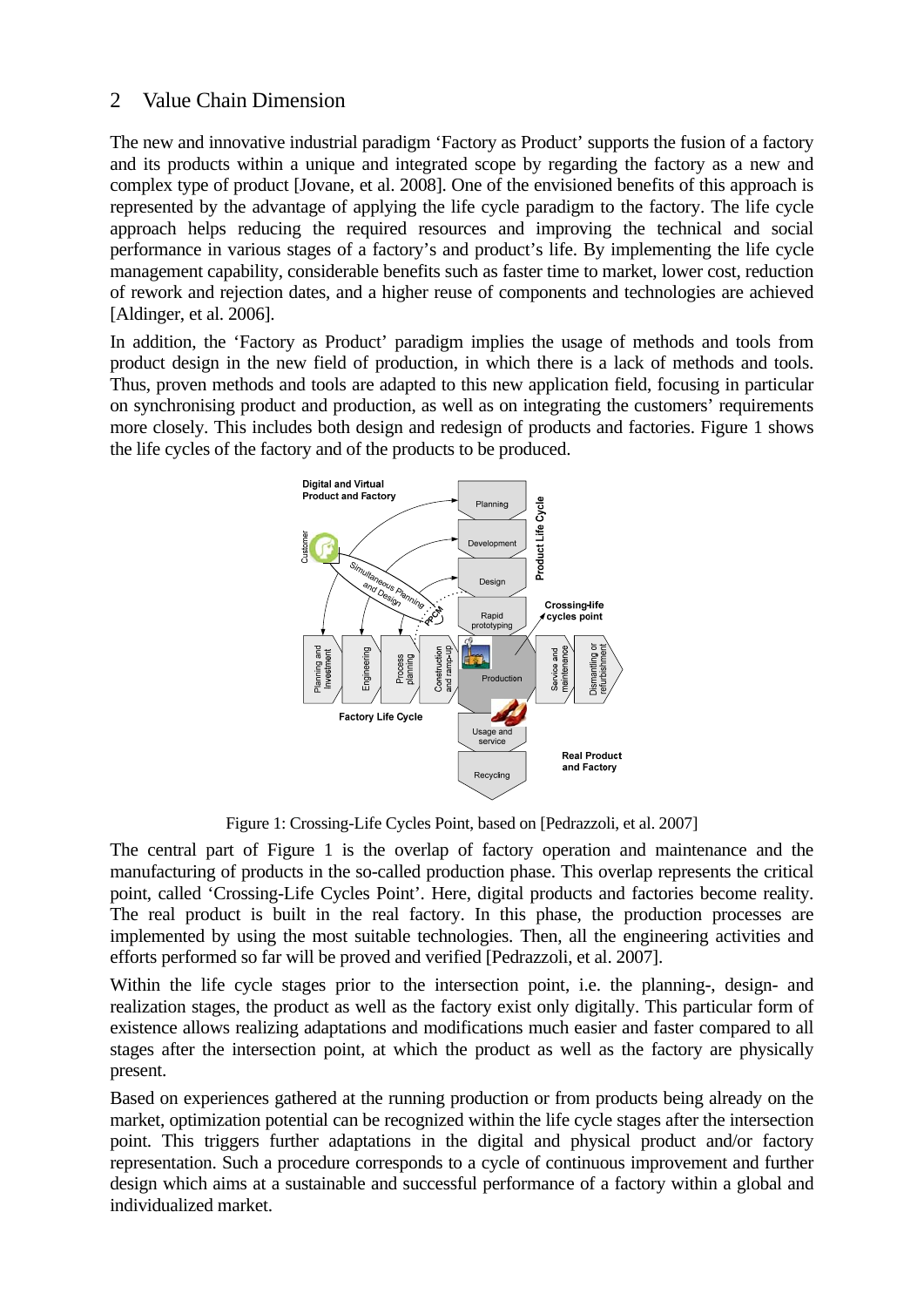## 3 Cognitive Dimension

Figure 2 defines the terms 'data', 'information', and 'knowledge' of the 'cognitive dimension'.



Figure 2: Cycle of organisational learning and value creating in the cognitive dimension

In this dimension, *data* is considered to be mere values, such as discrete characters, words and numbers, which are unfiltered and are taken directly from the source. On the direction of gaining cognisance and insight, which is considered a process of organisational learning, *data* can be transformed into *information* by setting the mere values into a context and/or meaningful structure. One step further on the way to cognisance and insight, *information* can be transformed into *knowledge* by bringing together *information* and its underlying *data* in an integrated and networked point of view, which relies on individual experience and anticipation. Therefore, *knowledge* is person-specific. In a factory, the organisational *knowledge* is composed by consolidation of the factory members' person-specific *knowledge*. The *cognitive dimension* only considers the objective and explicit [Nonaka, Takeuchi, 1995] part of the organisational *knowledge*, which is based on verified *data* and *information*. This *knowledge* forms the basis for decision making and factory operations.

In the inverse direction, from *knowledge* to *information* and finally to *data*, organisational value is created. The organisational *knowledge* must be articulated, verbalised and documented in an appropriated and goal-oriented way by the specific persons who hold the *knowledge*, in order to keep it in the factory and being able to use and reuse it. These articulations, verbalisations and documentations will represent *information* to other persons since it is not based on their individual experiences. But they can exploit *information* to enlarge their own *knowledge* by connecting *information* with their personal experiences. This newly created *knowledge* again serves as the basis for decision making and factory operation and has again to be articulated in an appropriate way.

The transformation from *knowledge* to *information* and from *information* to new *knowledge* describes one possible cycle of continuous organisational learning and value creation in the *cognitive dimension*. There exists another possible cycle, which is based on *data*. *Information* itself consists of *data*, which is fixed by the value creation process in an information specific medium and which follows rules that determine the *data's* interpretation. By picking required *data* from the appropriate medium and setting it into a new context and/or meaningful structure, new *information* will be generated. This newly generated *information* again will be the base for *knowledge* creation. Thus, the individual and by this the organisational *knowledge* grows continuously.

The cycle of organisational learning and value creating, based on *data*, *information* and *knowledge*, enables the factory to perform successfully in the market through continuous learning and improvement.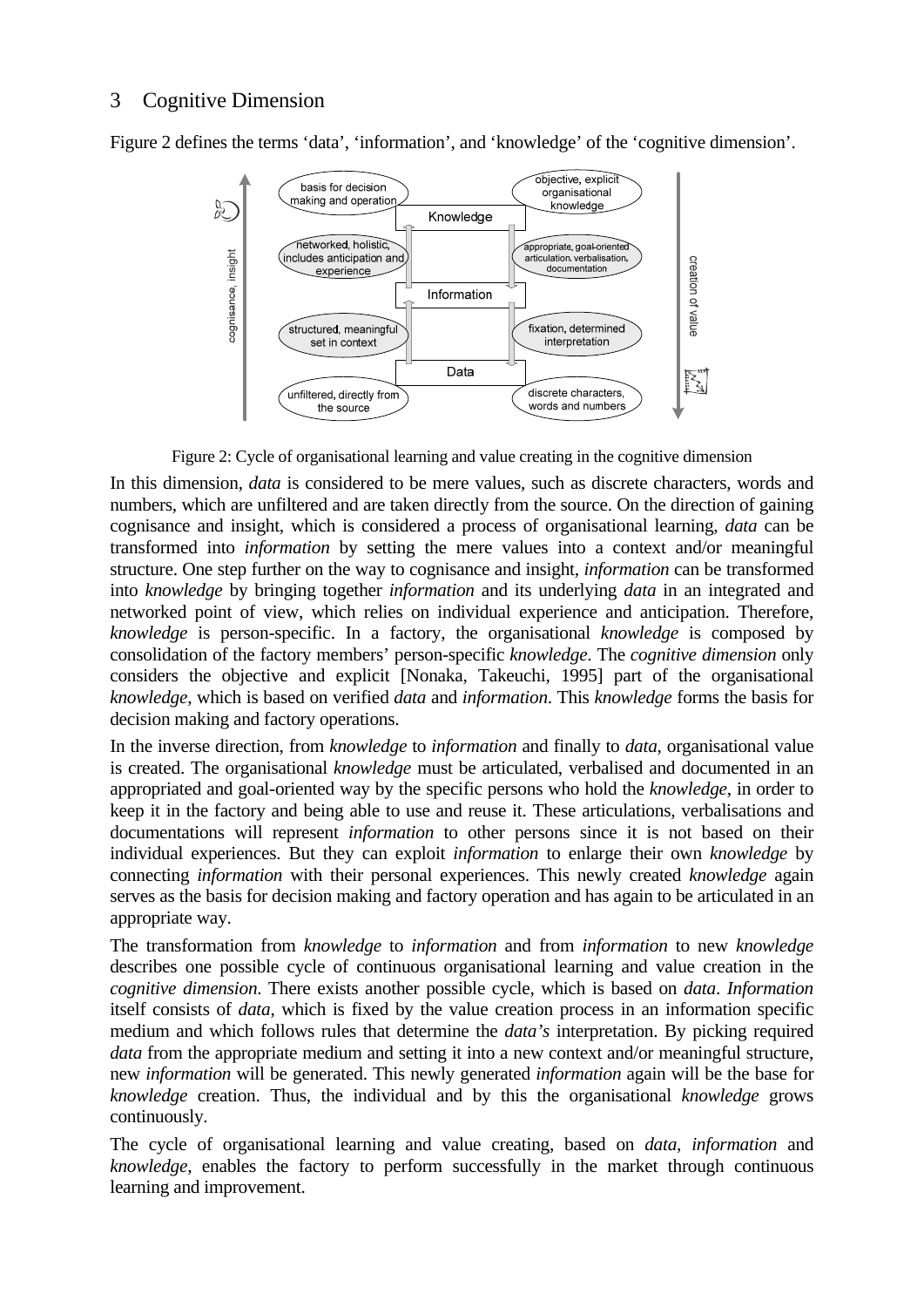# 4 Product & Production Configuration Method (PPCM)

During the last years, factories have reacted to the individualisation by offering an increasing product-variety. The product-configuration process has become more and more complex for vendors and customers. Although the product configuration is an issue in many companies, it is usually not treated in a methodical way [Bongulielmi, et al. 2001]. The K- & V-Matrix Method deals with the challenges concerning the configuration of variant products. The PPCM exploits and extends the K- & V-Matrix Method including the factory view. It integrates the product, factory and customer view. In the following section 4.1, a short introduction of the K- & V-Matrix Method is provided, followed by the presentation of the PPCM in section 4.2.

# 4.1 The K- & V-Matrix Method

Figure 3 shows the basic design of the K- & V-Matrix Method, which originates from the product engineering world.



Figure 3: The structure of the K- & V-Matrix Method.

It is based on two kinds of matrices: the symmetric Compatibility (V) and the Configuration (K) Matrix. The method consists of two Compatibility (V) Matrices; one shows the technical and the other one the customer oriented view of the product. The customer view describes product features or requirements which are essential for the customer to configure his favoured product. The technical view contains all product modules which have variants and it is derived from the hierarchical product structure. The matrix fields describe the compatibilities of the feature's properties with each other. Whenever a field is shaded, the combination of the properties of the corresponding line and column is possible.

The Configuration (K) Matrix lines up the characteristics of the two different views mapped in the Compatibility Matrices. The fields of this matrix represent the mapping of the customer's options to the technical modules. In this matrix, all possible combinations are identified. The three matrices together identify and mark all properties that are compatible. A detailed description of the method can be found in [Bongulielmi, et al. 2001] and [Puls, et al. 2002].

# 4.2 PPCM extending the K- & V-Matrix Method by integrating the factory view

Figure 4 shows the expansion of the PPCM in order to integrate the factory into a holistic knowledge base, which considers the product's and the factory's representation. The white area shows the K- & V-Matrix Method whereas the 'Customer View' describes the customer features and the 'Technical View' describes the product features. The newly added light-grey Configuration (T/F) and Compatibility (F) Matrices describe the factory constraints.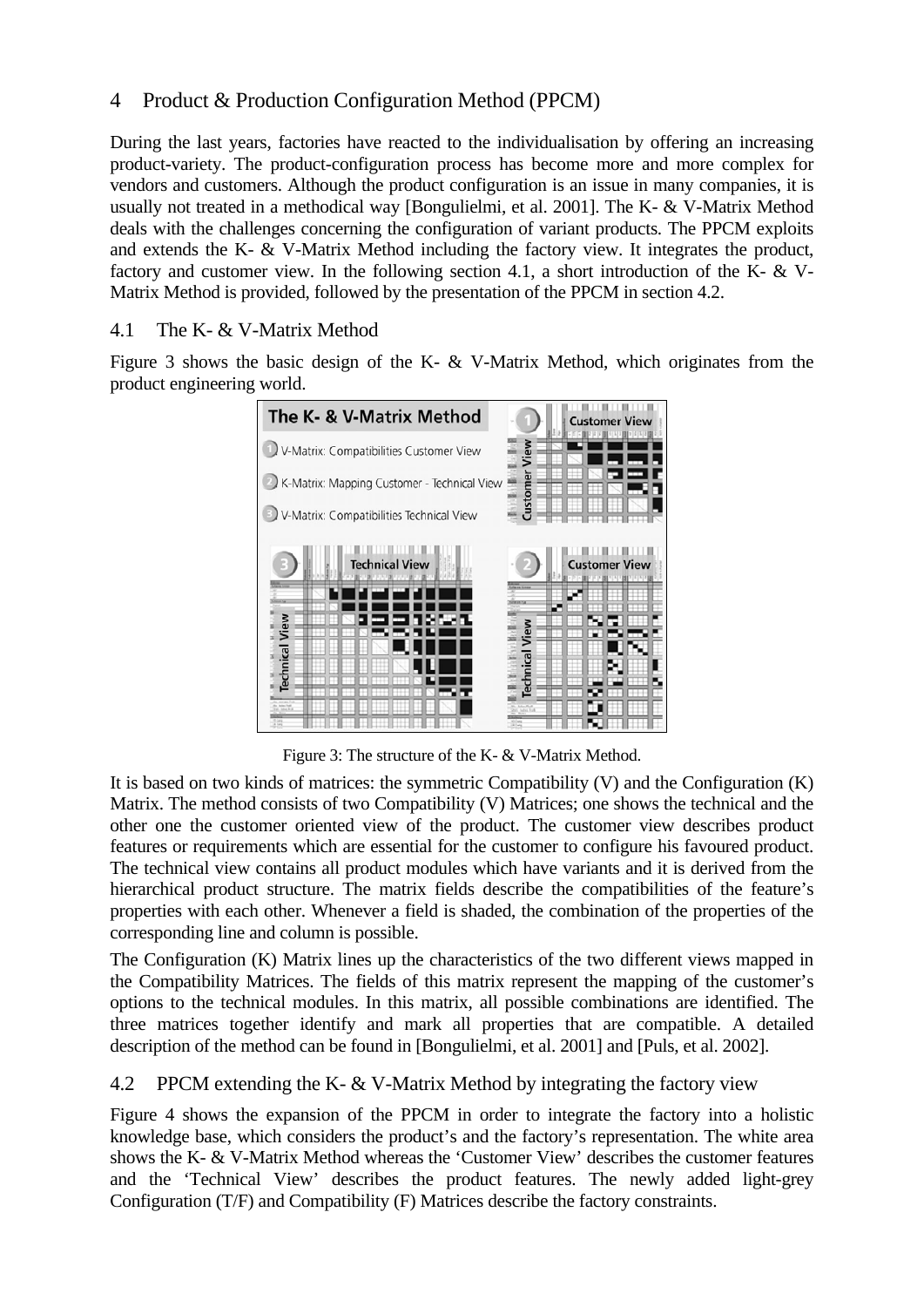

Figure 4: PPCM extending the K- & V-Matrix Method by integrating the factory view

The novel Configuration Matrix (T/F) confronts the properties of the product features with the ones from the factory; the novel Compatibility Matrix (F) shows the compatibility among the factory properties. All the Compatibility Matrices (C, T, and F) are symmetric. In the PPCM, the factory's view is represented by the features of the elements of the production processes. The production processes are divided into manufacturing-, assembly- and logistic processes.

The technical view bridges the customer and the factory view. Thus, relations and dependencies between the variants demanded by the customer and the corresponding product- and productionproperties can be tracked and documented by the PPCM.

# 4.2.1 PPCM in the context of the Value Chain Dimension

In the context of the value chain dimension, the PPCM represents a novel method, which synchronizes the life cycles of product and factory in the design phase (Figure 1) and thus supports the simultaneous product and factory design. When linked with the digital product and the factory, the PPCM supports the virtual evaluation of different variants and their impact on the corresponding product- and production properties.

# 4.2.2 PPCM in the context of the Cognitive Dimension

Figure 5 shows a detail of the Configuration Matrix (C/T) of the PPCM.

| C/T                   | customer<br>features | option 1                       |   | option 2     |    | option 3      |     |    |     |        |     |     |
|-----------------------|----------------------|--------------------------------|---|--------------|----|---------------|-----|----|-----|--------|-----|-----|
| technical<br>features | properties           | ↽.<br>$\overline{\phantom{0}}$ | Ņ | 7.<br>$\sim$ | 22 | $\frac{1}{3}$ | 3.2 | 33 | 3.4 | ې<br>ო | 3.6 | 3.7 |
| module 1              | 1.1                  |                                |   |              |    |               |     |    |     |        |     |     |
|                       | 1.2                  |                                |   |              |    |               |     |    |     |        |     |     |
| module 2              | 2.1                  |                                |   |              |    |               |     |    |     |        |     |     |
|                       | 2.2                  |                                |   |              |    |               |     |    |     |        |     |     |
|                       | 2.3                  |                                |   |              |    |               |     |    |     |        |     |     |
| module 3              | 3.1                  |                                |   |              |    |               |     |    |     |        |     |     |
|                       | 3.2                  |                                |   |              |    |               |     |    |     |        |     |     |

Figure 5: PPCM in the context of the Cognitive Dimension

In the PPCM, all the properties noted such as '1.1, 1.2, ..., 3.7' in the customer's and in the technical view is *data*. The structure of the properties can be regarded as *information*. For example: 'property 2.1' and 'property 2.2' belong to 'option 2' of the customer's features in the customer's view, while 'property 1.1' and 'property 1.2' belong to 'module 1' of the technical features in the technical view. *Knowledge* is presented in the matrices; 'property 1.1' of 'option 1' in the customer's view will be provided by 'property 1.1' and 'property 1.2' of 'module 1', 'property 2.1' of 'module 2' and 'property 3.1' of 'module 3' in the technical view. In the PPCM, *knowledge* is the networked and holistic view of all the possible variants of the customerdriven product and production. The PPCM Method allows the representation of the configuration knowledge in a structured way and represents the rule-based expertise for customer's product and production configuration.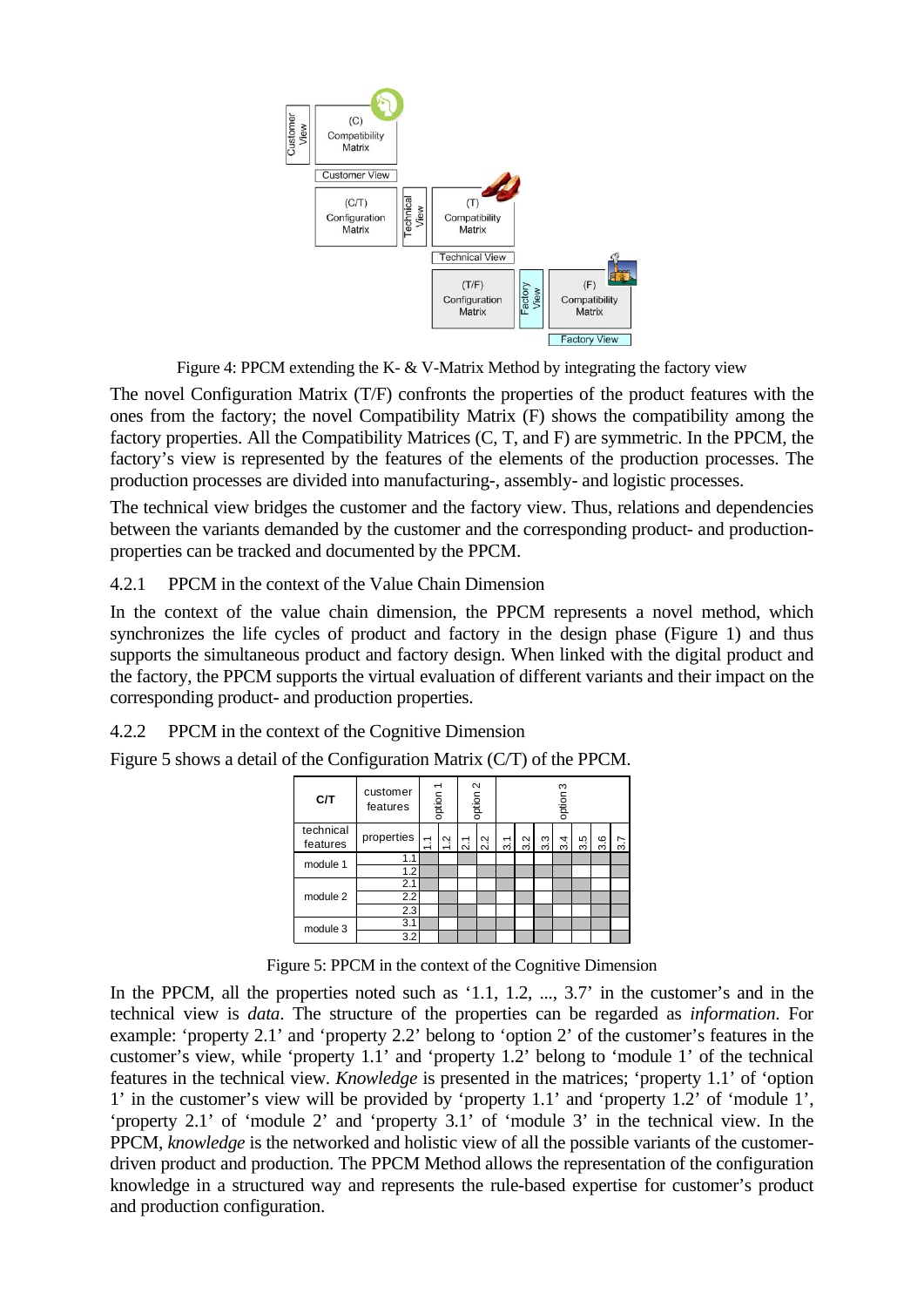# 5 PPCM exemplified by customer-driven shoe production

For a better understanding of the cooperation of the five matrices (Figure 4), an example of an imaginary shoe-collection will be shown in this paragraph. To make this example more understandable, one feature of the customer's view and its influences through all the matrices is discussed. Figure 6 shows the simplified first Configuration Matrix (C/T), which only shows the influences of the customer's feature: 'Shoe Colour'.



Figure 6: Reduced Configuration Matrix (C/T) for the customer's point of view: Shoe Colour

For this example, the customer has chosen the property 'blue'; a blue shoe. This selection refers to the property 'blue' of the feature 'Upper-Colour' in the technical view 'A'. On the other hand, the blue 'Shoe Colour' is not available for 'leather' (Upper-Material) 'B'. Now, these two corresponding technical views have to be examined in the Compatibility Matrix (T) of the technical view and the blue shoe colour in the Compatibility Matrix (C) of the customer's view as shown in Figure 7.



Figure 7: Reduced Compatibility Matrices; Left: Technical View (T); Right: Customer's View (C) In these two matrices (Figure 7), more configuration restrictions are the result of the selection of a 'blue shoe'. On the left hand side, the incompatibilities of a blue shoe with leather soles or with a shoe that has no laces are shown at 'A'. 'B' shows the same restrictions as the configuration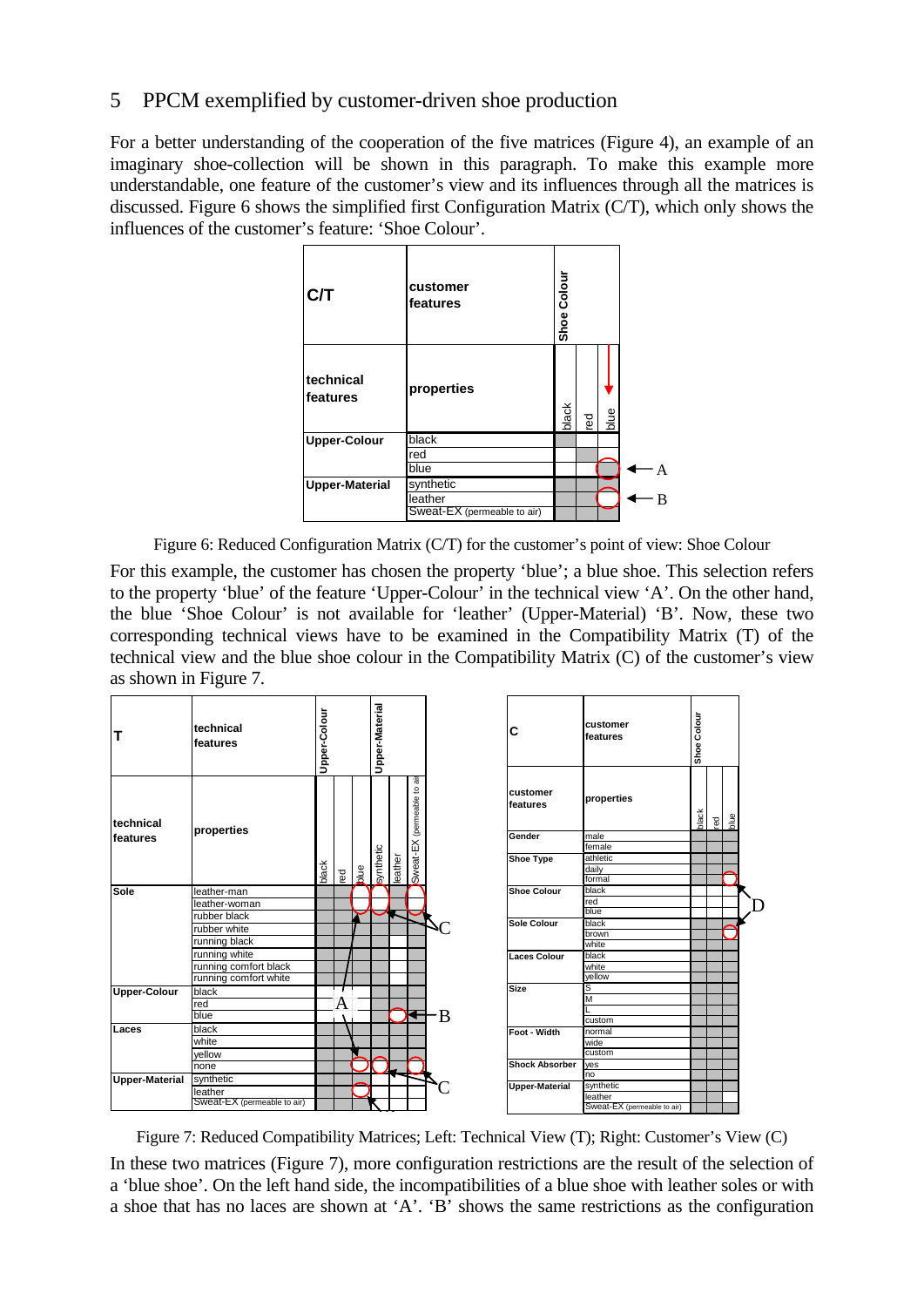matrix above. 'C' displays the indirect incompatibilities over the upper material, but in this case they overlap with the discussed ones. On the right hand side, in the compatibility matrix of the customer's view, the only additional restrictions were that it couldn't be a formal shoe or a shoe with a brown sole (leather sole), marked with 'D'.

In the following step, the technical view (rows) is mapped to the factory view (columns) in the second configuration matrix (T/F). In other words, Figure 8 shows the influences of the product modules on the needed process elements.



Figure 8: Reduced Configuration Matrix (T/F): Technical View mapped to Factory View

As seen before, the blue-shoe selection in the customer's view maps to 'Upper-Colour' in the technical view. This leads directly to the blue inking and drying process 'A', likewise to the appending logistic transfer processes 'B'. Further, the materials which are selectable with the blue-shoe choice (synthetic and Sweat-EX) exclude the material inspection process and lead to the corresponding transfers 'C'. The last matrix (F) in Figure 9 maps the compatibilities between the properties of the factory features.



Figure 9: Reduced Compatibility Matrix (F) of the Factory View

For example, the blue inking process leads to the fact that the sole will only be glued and not stitched 'A', since in this shoe-collection only a formal man shoe (not available in blue) has a sole which is stitched on. In Figure 9, the appending transfers 'B' are selected as well.

Essentially, after a customer has defined his desired product variant, all option properties from the customer's point of view are specified. The specification of these properties implies the